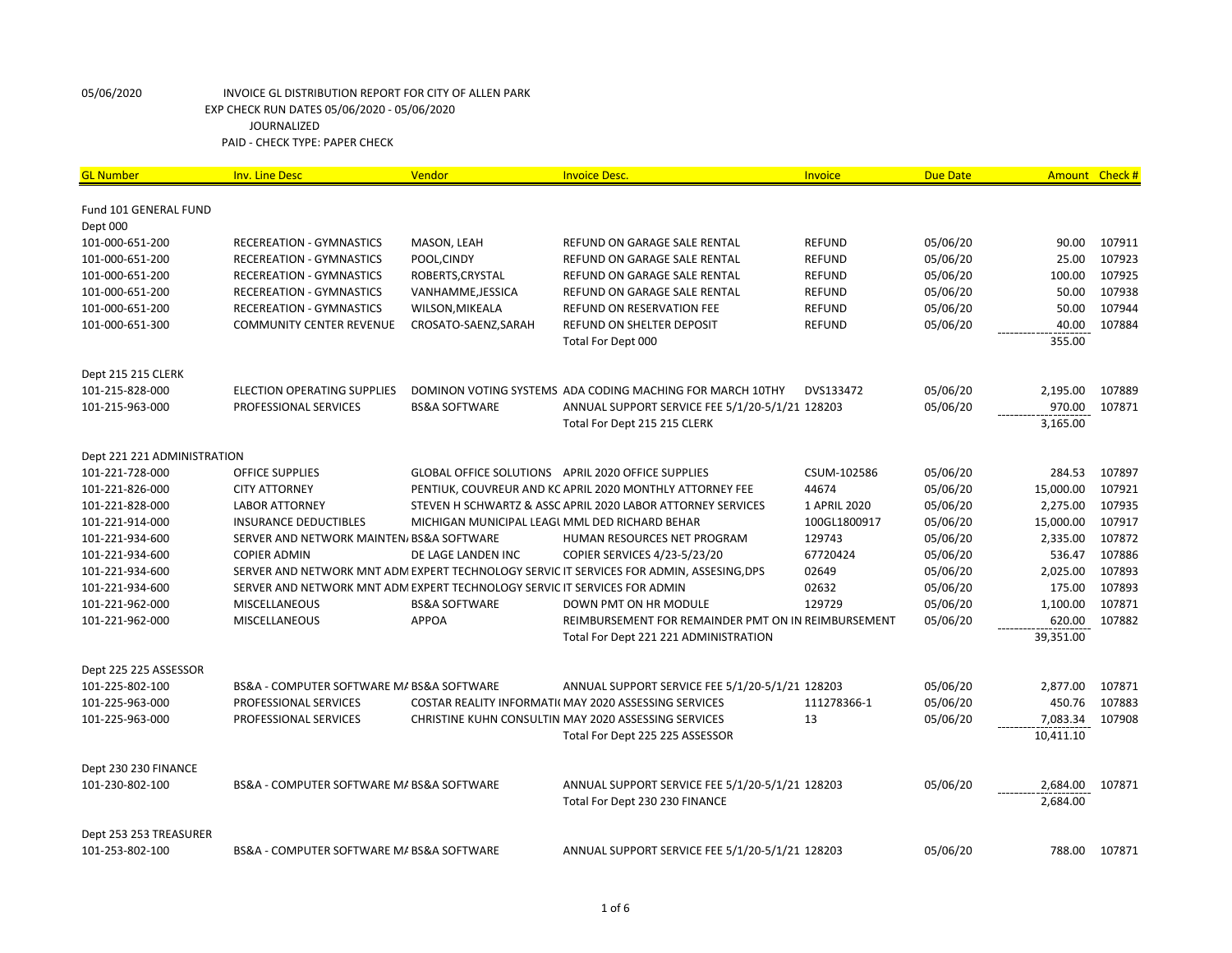| <b>GL Number</b>                          | <b>Inv. Line Desc</b>                                       | Vendor                                        | <b>Invoice Desc.</b>                                                                                   | Invoice           | <b>Due Date</b> |          | Amount Check # |
|-------------------------------------------|-------------------------------------------------------------|-----------------------------------------------|--------------------------------------------------------------------------------------------------------|-------------------|-----------------|----------|----------------|
|                                           |                                                             |                                               | Total For Dept 253 253 TREASURER                                                                       |                   |                 | 788.00   |                |
| Dept 263 263 CITY HALL                    |                                                             |                                               |                                                                                                        |                   |                 |          |                |
| 101-263-757-000                           | <b>OPERATING SUPPLIES</b>                                   | ZETTEL, DEB                                   | REIMBURSEMENT FOR CITY HALL SUPPLIES                                                                   | REIMBURSEMENT     | 05/06/20        | 42.97    | 107947         |
| 101-263-931-000                           | <b>BUILDING MAINTENANCE 4511</b>                            |                                               | GREAT LAKES ACE HARDWAR APRIL 2020 SUPPLIES PURCHASES                                                  | <b>APRIL 2020</b> | 05/06/20        | 470.45   | 107861         |
| 101-263-931-000                           | <b>BUILDING MAINTENANCE CITY HAI CINTAS CORPORATION-300</b> |                                               | RUG SERVICES FOR CITY HALL & POLICE 4/27/2 4048950488                                                  |                   | 05/06/20        | 135.93   | 107878         |
| 101-263-931-000                           | <b>BUILDING MAINTENANCE</b>                                 | <b>HINCKLEY SPRINGS</b>                       | APRIL 2020 COFEE SERVICES FOR CITY HALL & F17305203042420                                              |                   | 05/06/20        | 29.19    | 107898         |
|                                           |                                                             |                                               | Total For Dept 263 263 CITY HALL                                                                       |                   |                 | 678.54   |                |
| Dept 277 CABLE/IT                         |                                                             |                                               |                                                                                                        |                   |                 |          |                |
| 101-277-934-500                           |                                                             |                                               | IT SERVICES DEDICATED TUESDAY EXPERT TECHNOLOGY SERVIC DEDICATED TURESDAY IT SERVICES 4/12-4/25/302640 |                   | 05/06/20        | 1,280.00 | 107893         |
|                                           |                                                             |                                               | Total For Dept 277 CABLE/IT                                                                            |                   |                 | 1,280.00 |                |
| Dept 305 305 POLICE DEPARTMENT            |                                                             |                                               |                                                                                                        |                   |                 |          |                |
| 101-305-728-000                           | OFFICE SUPPLIES                                             | MESSENGER PRINTING SERVII SUPPLIES FOR POLICE |                                                                                                        | 202000428         | 05/06/20        | 104.50   | 107915         |
| 101-305-729-000                           | <b>K-9 SUPPLIES</b>                                         | PET SUPPLIES PLUS                             | K-9 SUPPLIES                                                                                           | 83313             | 05/06/20        | 66.54    | 107922         |
| 101-305-935-000                           | <b>COMPUTER SOFTWARE MAINTEN/IDNETWORKS</b>                 |                                               | ANNUAL SERVICE MNT FEE LIVESCAN SYSTEM 276020                                                          |                   | 05/06/20        | 4,495.00 | 107901         |
| 101-305-935-000                           | COMPUTER SOFTWARE MAINTEN/THOMSON REUTERS-WEST              |                                               | POLICE SERVICES 3/1-3/31/20                                                                            | 842071285         | 05/06/20        | 206.17   | 107936         |
| 101-305-960-000                           | <b>EDUCATION &amp; TRAINING</b>                             | MEHALL, WILLIAM                               | REIMBURSEMENT WINTER 2020 TUITION                                                                      | REIMBURSEMENT     | 05/06/20        | 2,259.29 | 107914         |
| 101-305-960-000                           | <b>EDUCATION &amp; TRAINING</b>                             | SODEN, JAMES                                  | REIMBURSEMENT FOR WINTER 2020 TUITION REIMBURSEMENT                                                    |                   | 05/06/20        | 2,776.50 | 107934         |
|                                           |                                                             |                                               | Total For Dept 305 305 POLICE DEPARTMENT                                                               |                   |                 | 9,908.00 |                |
| Dept 340 340 FIRE DEPARTMENT              |                                                             |                                               |                                                                                                        |                   |                 |          |                |
| 101-340-757-000                           | <b>OPERATING SUPPLIES 4516</b>                              |                                               | <b>GREAT LAKES ACE HARDWAR APRIL 2020 SUPPLIES PURCHASES</b>                                           | <b>APRIL 2020</b> | 05/06/20        | 17.08    | 107861         |
| 101-340-757-000                           | <b>OPERATING SUPPLIES</b>                                   | NETWORK SERVICES COMPAI OPERATING SUPPLIES    |                                                                                                        | 6652158-00        | 05/06/20        | 595.12   | 107918         |
| 101-340-757-500                           | <b>RESCUE SUPPLIES</b>                                      | BAKER'S GAS & WELDING SUI OXYGEN FOR EMS USE  |                                                                                                        | 01617083          | 05/06/20        | 106.61   | 107867         |
| 101-340-757-500                           | <b>RESCUE SUPPLIES</b>                                      | J & B MEDICAL SUPPLY, INC. RESCUE SUPPLIES    |                                                                                                        | 6257921           | 05/06/20        | 224.25   | 107902         |
| 101-340-757-500                           | <b>RESCUE SUPPLIES</b>                                      | J & B MEDICAL SUPPLY, INC. RESCUE SUPPLIES    |                                                                                                        | 6258063           | 05/06/20        | 132.72   | 107902         |
| 101-340-757-500                           | <b>RESCUE SUPPLIES</b>                                      | J & B MEDICAL SUPPLY, INC. RESCUE SUPPLIES    |                                                                                                        | 62257906          | 05/06/20        | 19.62    | 107902         |
| 101-340-757-500                           | <b>RESCUE SUPPLIES</b>                                      | J & B MEDICAL SUPPLY, INC. RESCUE SUPPLIES    |                                                                                                        | 6255990           | 05/06/20        | 252.72   | 107902         |
| 101-340-757-500                           | <b>RESCUE SUPPLIES</b>                                      | J & B MEDICAL SUPPLY, INC. RESCUE SUPPLIES    |                                                                                                        | 6263250           | 05/06/20        | 357.00   | 107902         |
| 101-340-768-000                           | <b>UNIFORMS</b>                                             | <b>WEST SHORE SERVICES</b>                    | UNIFORMS FOR FIRE DEPT                                                                                 | 21770             | 05/06/20        | 2,253.75 | 107943         |
| 101-340-805-000                           | AMBULANCE BILLING                                           | ACCUMED BILLING INC.                          | FIRE DEPT BILLING 4/1-4/30/20                                                                          | 24675             | 05/06/20        | 4,539.01 | 107860         |
| 101-340-853-000                           | TELEPHONE-FIRE CHIEF FAX & BAC AT & T                       |                                               | FIRE CHIEF FAX BACKUP LINE 3/11-4/10/20                                                                | 313928637704 M    | 05/06/20        | 296.01   | 107865         |
| 101-340-853-000                           | <b>TELEPHONE</b>                                            | <b>VERIZON WIRELESS</b>                       | FIRE SERVICES 3/11-4/10/20                                                                             | 9852259878        | 05/06/20        | 96.06    | 107939         |
| 101-340-931-000                           | <b>BUILDING MAINTENANCE</b>                                 | ROSE PEST SOLUTIONS                           | <b>BUILDING MNT</b>                                                                                    | 10583468          | 05/06/20        | 52.00    | 107926         |
| 101-340-934-500                           | <b>COMPUTER BREAK-FIX</b>                                   |                                               | EXPERT TECHNOLOGY SERVIC COMPUTER SERVICES FIRE DEPT                                                   | 02652             | 05/06/20        | 225.00   | 107893         |
|                                           |                                                             |                                               | Total For Dept 340 340 FIRE DEPARTMENT                                                                 |                   |                 | 9,166.95 |                |
| Dept 445 445 DEPARTMENT OF PUBLIC SERVICE |                                                             |                                               |                                                                                                        |                   |                 |          |                |
| 101-445-768-000                           | <b>UNIFORMS DPS</b>                                         | CINTAS CORP. #0721                            | MARCH 2020 DPS UNIFORM SERVICES                                                                        | 4046374615        | 05/06/20        |          | 65.14 107879   |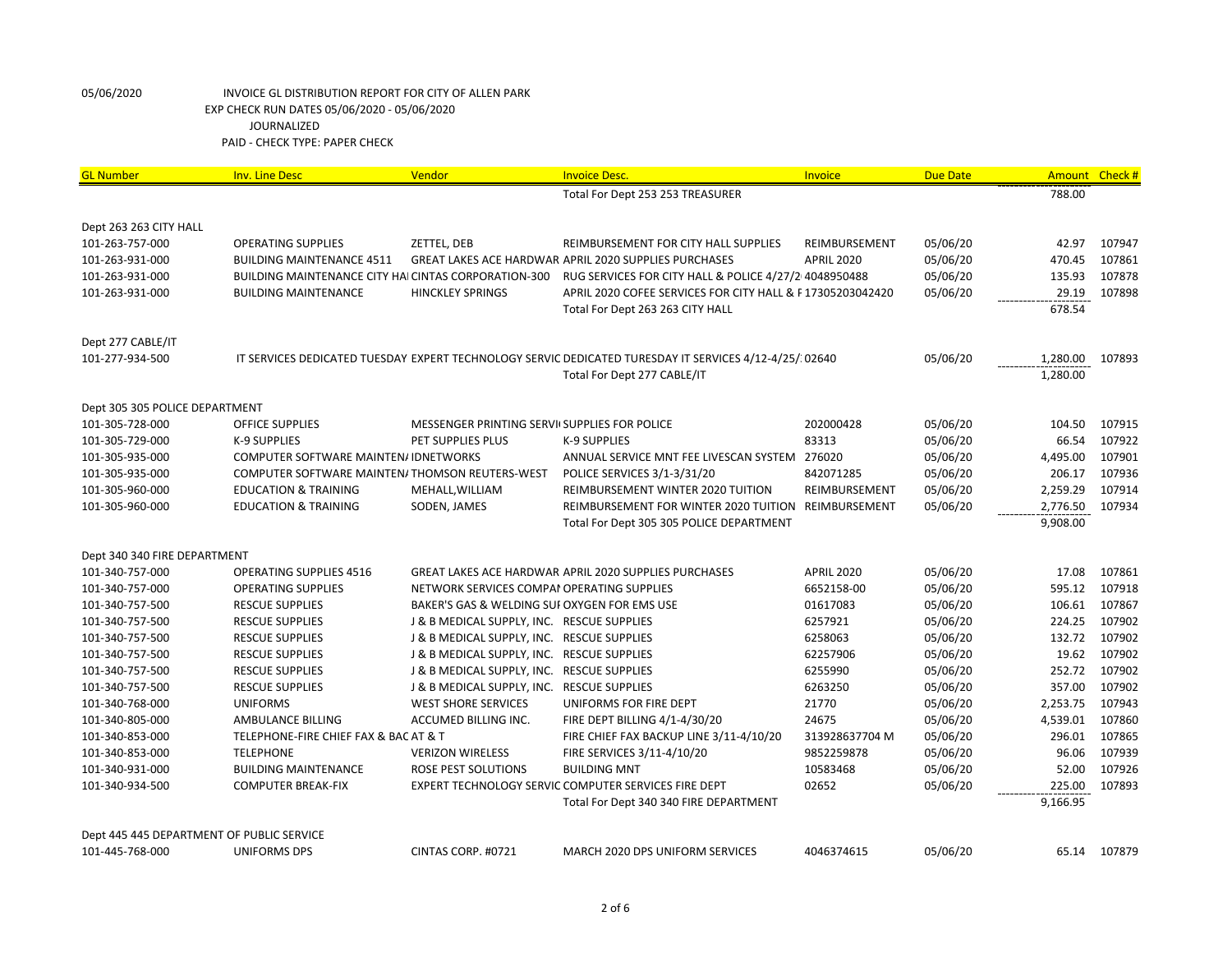| <b>GL Number</b>              | <b>Inv. Line Desc</b>                                                         | Vendor                                         | <b>Invoice Desc.</b>                                                              | <b>Invoice</b>              | <b>Due Date</b> | <b>Amount</b> | Check# |
|-------------------------------|-------------------------------------------------------------------------------|------------------------------------------------|-----------------------------------------------------------------------------------|-----------------------------|-----------------|---------------|--------|
| 101-445-768-000               | <b>UNIFORMS DPS</b>                                                           | CINTAS CORP. #0721                             | MARCH 2020 DPS UNIFORM SERVICE                                                    | 4045735854                  | 05/06/20        | 65.14         | 107879 |
| 101-445-768-000               | UNIFORMS DPS                                                                  | CINTAS CORP. #0721                             | MARCH 2020 DPS UNIFORM SERVICES                                                   | 4045091926                  | 05/06/20        | 65.14         | 107879 |
| 101-445-768-000               | <b>UNIFORMS DPS</b>                                                           | CINTAS CORP. #0721                             | MARCH 2020 DPS UNIFORM SERVICES                                                   | 4044435158                  | 05/06/20        | 65.14         | 107879 |
| 101-445-768-000               | <b>UNIFORMS GARAGE</b>                                                        | CINTAS CORP. #0721                             | MARCH 2020 GARAGE UNIFORM SERVICES                                                | 4046374633                  | 05/06/20        | 50.77         | 107879 |
| 101-445-768-000               | <b>UNIFORMS GARAGE</b>                                                        | CINTAS CORP. #0721                             | MARCH 2020 GARAGE UNIFORM SERVICES                                                | 4045735801                  | 05/06/20        | 62.77         | 107879 |
| 101-445-768-000               | <b>UNIFORMS GARAGE</b>                                                        | CINTAS CORP. #0721                             | MARCH 2020 GARAGE UNIFORMS SERVICES                                               | 4045091924                  | 05/06/20        | 50.77         | 107879 |
| 101-445-768-000               | <b>UNIFORMS GARAGE</b>                                                        | CINTAS CORP. #0721                             | MARCH 2020 GARAGE UNIFORMS SERVICES                                               | 40444351654                 | 05/06/20        | 62.77         | 107879 |
| 101-445-934-500               | <b>COMPUTER BREAK-FIX</b>                                                     | CDW GOVERNMENT, LLC                            | COMPUTER EQUIPMENT FOR DPW                                                        | XQL6104                     | 05/06/20        | 1,380.26      | 107876 |
| 101-445-934-500               | <b>COMPUTER BREAK-FIX</b>                                                     | CDW GOVERNMENT, LLC                            | COMPUTER EQUIPMETN FOR DPW                                                        | XQD5948                     | 05/06/20        | 144.03        | 107876 |
| 101-445-934-500               | <b>COMPUTER BREAK-FIX DPS</b>                                                 | EXPERT TECHNOLOGY SERVIC IT SERVICES FOR DPW   |                                                                                   | 02651                       | 05/06/20        | 45.00         | 107893 |
| 101-445-939-000               | <b>VEHICLE MAINTENANCE</b>                                                    | <b>FRAZO</b>                                   | <b>PARTS</b>                                                                      | C86874                      | 05/06/20        | 130.69        | 107895 |
| 101-445-939-000               | <b>VEHICLE MAINTENANCE</b>                                                    | MICHIGAN CAT                                   | <b>PARTS</b>                                                                      | PD10949489                  | 05/06/20        | 4,439.08      | 107916 |
| 101-445-939-000               | <b>VEHICLE MAINTENANCE</b>                                                    | <b>MICHIGAN CAT</b>                            | <b>PARTS</b>                                                                      | SD10972486                  | 05/06/20        | 4,276.76      | 107916 |
| 101-445-939-000               | <b>VEHICLE MAINTENANCE</b>                                                    | WILLIAM F. SELL & SON                          | <b>SUPPLIES</b>                                                                   | 371796                      | 05/06/20        | 36.96         | 107930 |
|                               |                                                                               |                                                | Total For Dept 445 445 DEPARTMENT OF PUBLIC SERVICE                               |                             |                 | 10,940.42     |        |
| Dept 707 707 PARKS & REC      |                                                                               |                                                |                                                                                   |                             |                 |               |        |
| 101-707-728-000               | <b>OFFICE SUPPLIES</b>                                                        |                                                | GLOBAL OFFICE SOLUTIONS APRIL 2020 OFFICE SUPPLIES                                | CSUM-102586                 | 05/06/20        | 80.66         | 107897 |
| 101-707-783-000               | <b>PARK SUPPLIES 4502</b>                                                     |                                                | <b>GREAT LAKES ACE HARDWAR APRIL 2020 SUPPLIES PURCHASES</b>                      | <b>APRIL 2020</b>           | 05/06/20        | 51.24         | 107861 |
| 101-707-784-000               | <b>PARK SERVICES</b>                                                          | D & L GARDEN CENTER, INC. SUPPLIES PARKS & REC |                                                                                   | 11311                       | 05/06/20        | 64.90         | 107885 |
| 101-707-816-000               | PROF. SERV. - OTHER                                                           |                                                | TRENDSET COMMUNICATION MARCH 2020 TSUNAMI CAMERA FOR MILLWOI 1624                 |                             | 05/06/20        | 1,400.00      | 107937 |
| 101-707-816-000               | PROF. SERV. - OTHER                                                           |                                                | TRENDSET COMMUNICATION APRIL 2020 TSUNAMI CAMERA FOR MILLWORI 1625                |                             | 05/06/20        | 1,400.00      | 107937 |
| 101-707-900-000               | PRINTING & PUBLISHING                                                         | <b>FAST FLYERS INC</b>                         | DELIVERY OF RECREATOR TO PARKS & REC                                              | 14353                       | 05/06/20        | 1,620.00      | 107894 |
| 101-707-935-000               |                                                                               |                                                | COMPUTER SOFTWARE MAINTEN/ EXPERT TECHNOLOGY SERVIC COMPUTER SERVICES PARKS & REC | 02653                       | 05/06/20        | 45.00         | 107893 |
| 101-707-935-000               | COMPUTER SOFTWARE MAINTEN/SOUTHERN MICHIGAN INFOR IT SERVICES FOR PARKS & REC |                                                |                                                                                   | 3768                        | 05/06/20        | 200.00        | 107933 |
|                               |                                                                               |                                                | Total For Dept 707 707 PARKS & REC                                                |                             |                 | 4,861.80      |        |
| Dept 751 751 COMMUNITY CENTER |                                                                               |                                                |                                                                                   |                             |                 |               |        |
| 101-751-757-000               | <b>OPERATING SUPPLIES</b>                                                     |                                                | WAYNE COUNTY HEALTH DEF FOOD SERVICE LICENSE FOR AP COMMUNITY C SFE-4882-078616   |                             | 05/06/20        | 471.00        | 107942 |
| 101-751-931-000               | <b>BUILDING MAINTENANCE 4521</b>                                              |                                                | <b>GREAT LAKES ACE HARDWAR APRIL 2020 SUPPLIES PURCHASES</b>                      | <b>APRIL 2020</b>           | 05/06/20        | 415.68        | 107861 |
| 101-751-931-000               | <b>BUILDING MAINTENANCE</b>                                                   |                                                | GLOBAL OFFICE SOLUTIONS APRIL 2020 OFFICE SUPPLIES                                | CSUM-102586                 | 05/06/20        | 230.39        | 107897 |
| 101-751-931-000               | <b>BUILDING MAINTENANCE</b>                                                   | <b>HOME DEPOT</b>                              | PURCHASES 3/20-4/17/20                                                            | 6035322538803747 M 05/06/20 |                 | 1,088.67      | 107899 |
| 101-751-931-000               | <b>BUILDING MAINTENANCE</b>                                                   | <b>ORKIN</b>                                   | APRIL 2020 SERVICES FOR COMMUNITY CENTE 196028110                                 |                             | 05/06/20        | 80.03         | 107919 |
|                               |                                                                               |                                                | Total For Dept 751 751 COMMUNITY CENTER                                           |                             |                 | 2,285.77      |        |
| Dept 803 HISTORICAL           |                                                                               |                                                |                                                                                   |                             |                 |               |        |
| 101-803-920-000               | <b>UTILITIES</b>                                                              | <b>ALLEN PARK WATER</b>                        | WATER SERVICES HISTORICAL MUSEUM 1/1-4/ 340-EN155-04 APRIL                        |                             | 05/06/20        | 59.25         | 107864 |
|                               |                                                                               |                                                | Total For Dept 803 HISTORICAL                                                     |                             |                 | 59.25         |        |
|                               |                                                                               |                                                | Total For Fund 101 GENERAL FUND                                                   |                             |                 | 95,934.83     |        |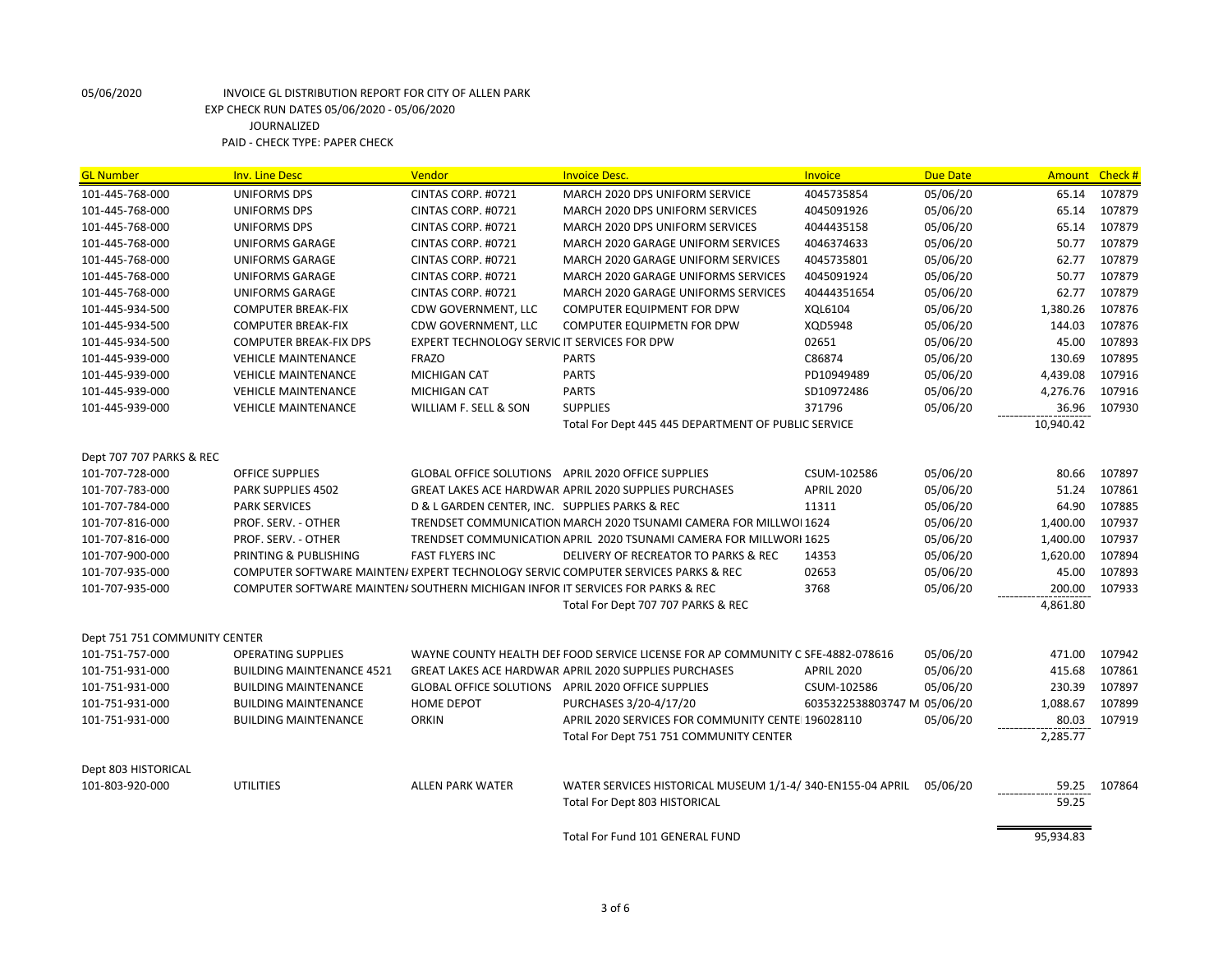| <b>GL Number</b>                   | <b>Inv. Line Desc</b>                                                           | Vendor               | <b>Invoice Desc.</b>                                        | Invoice                     | <b>Due Date</b> | Amount Check # |        |
|------------------------------------|---------------------------------------------------------------------------------|----------------------|-------------------------------------------------------------|-----------------------------|-----------------|----------------|--------|
| Fund 202 MAJOR STREET FUND         |                                                                                 |                      |                                                             |                             |                 |                |        |
| Dept 475 475 TRAFFIC SERVICES      |                                                                                 |                      |                                                             |                             |                 |                |        |
| 202-475-703-050                    | INTERFUND LABOR/EQUIP - TRAFF WAYNE COUNTY - ACCTS. REI TRAFFIC SIGNAL MNT 3/20 |                      |                                                             | 302577                      | 05/06/20        | 527.89         | 107941 |
|                                    |                                                                                 |                      | Total For Dept 475 475 TRAFFIC SERVICES                     |                             |                 | 527.89         |        |
|                                    |                                                                                 |                      |                                                             |                             |                 |                |        |
| Dept 479 PRESERVATION - STREETS    |                                                                                 |                      |                                                             |                             |                 |                |        |
| 202-479-757-000                    | <b>OPERATING SUPPLIES</b>                                                       | CADILLAC ASPHALT LLC | <b>SUPPLIES DPS</b>                                         | 346884                      | 05/06/20        | 577.50         | 107874 |
|                                    |                                                                                 |                      | Total For Dept 479 PRESERVATION - STREETS                   |                             |                 | 577.50         |        |
|                                    |                                                                                 |                      |                                                             |                             |                 |                |        |
|                                    |                                                                                 |                      | Total For Fund 202 MAJOR STREET FUND                        |                             |                 | 1,105.39       |        |
| Fund 203 LOCAL STREET FUND         |                                                                                 |                      |                                                             |                             |                 |                |        |
| Dept 479 PRESERVATION - STREETS    |                                                                                 |                      |                                                             |                             |                 |                |        |
| 203-479-757-000                    | <b>OPERATING SUPPLIES</b>                                                       | CADILLAC ASPHALT LLC | <b>SUPPLIES DPS</b>                                         | 346884                      | 05/06/20        | 577.50         | 107874 |
|                                    |                                                                                 |                      | Total For Dept 479 PRESERVATION - STREETS                   |                             |                 | 577.50         |        |
|                                    |                                                                                 |                      |                                                             |                             |                 |                |        |
|                                    |                                                                                 |                      | Total For Fund 203 LOCAL STREET FUND                        |                             |                 | 577.50         |        |
|                                    |                                                                                 |                      |                                                             |                             |                 |                |        |
| Fund 226 RUBBISH FUND              |                                                                                 |                      |                                                             |                             |                 |                |        |
| Dept 450 450 RUBBISH               |                                                                                 |                      |                                                             |                             |                 |                |        |
| 226-450-819-000                    | <b>WASTE DISPOSAL</b>                                                           | RIVERVIEW, CITY OF   | MARCH 2020 DEMO DESTRUCTION                                 | 85007                       | 05/06/20        | 5,758.75       | 107924 |
| 226-450-819-000                    | <b>WASTE DISPOSAL</b>                                                           | RIVERVIEW, CITY OF   | MARCH 2020 WOOD DISPOSAL                                    | 85008                       | 05/06/20        | 215.18         | 107924 |
|                                    |                                                                                 |                      | Total For Dept 450 450 RUBBISH                              |                             |                 | 5,973.93       |        |
|                                    |                                                                                 |                      |                                                             |                             |                 |                |        |
|                                    |                                                                                 |                      | Total For Fund 226 RUBBISH FUND                             |                             |                 | 5,973.93       |        |
|                                    |                                                                                 |                      |                                                             |                             |                 |                |        |
| Fund 249 BUILDING FUND             |                                                                                 |                      |                                                             |                             |                 |                |        |
| Dept 371 371 BUILDING DEPARTMENT   |                                                                                 |                      |                                                             |                             |                 |                |        |
| 249-371-935-000                    | COMPUTER MAINTENANCE BLDG EXPERT TECHNOLOGY SERVIC IT SERVICES FOR BLDG DEPT    |                      |                                                             | 02650                       | 05/06/20        | 90.00          | 107893 |
| 249-371-962-000                    | <b>MISCELLANEOUS</b>                                                            | <b>HOME DEPOT</b>    | PURCHASES 3/20-4/17/20                                      | 6035322538803747 M 05/06/20 |                 | 61.55          | 107899 |
|                                    |                                                                                 |                      | Total For Dept 371 371 BUILDING DEPARTMENT                  |                             |                 | 151.55         |        |
|                                    |                                                                                 |                      |                                                             |                             |                 |                |        |
|                                    |                                                                                 |                      | Total For Fund 249 BUILDING FUND                            |                             |                 | 151.55         |        |
|                                    |                                                                                 |                      |                                                             |                             |                 |                |        |
| Fund 250 DDA OPERATING<br>Dept 000 |                                                                                 |                      |                                                             |                             |                 |                |        |
| 250-000-716-000                    | <b>MEDICAL</b>                                                                  | KIBBY, JENNIFER      | REIMBURSEMENT FOR BC/BS MARCH-MAY 202 REIMBURSEMENT         |                             | 05/06/20        | 2,876.46       | 107907 |
| 250-000-718-000                    | OPTICAL                                                                         | KIBBY, JENNIFER      | REIMBURSEMENT FOR BC/BS MARCH-MAY 202 REIMBURSEMENT         |                             | 05/06/20        | 39.00          | 107907 |
| 250-000-720-000                    | <b>DENTAL</b>                                                                   | KIBBY, JENNIFER      | REIMBURSEMENT FOR BC/BS MARCH-MAY 202 REIMBURSEMENT         |                             | 05/06/20        | 93.00          | 107907 |
| 250-000-931-000                    | <b>BUILDING MAINTENANCE</b>                                                     |                      | JOHN'S LANDSCAPING & SNO 3RD PMT DDA SNOW REMOVAL 2019/2020 | 975                         | 05/06/20        | 4,592.50       | 107903 |
| 250-000-960-000                    | MARKETING/PROMOTIONS                                                            | MCNAUGHTON, LEIGH    | REIMBURSEMENT FOR MILEAGE & SUPPLIES                        | REIMBURSEMENT               | 05/06/20        | 132.42         | 107913 |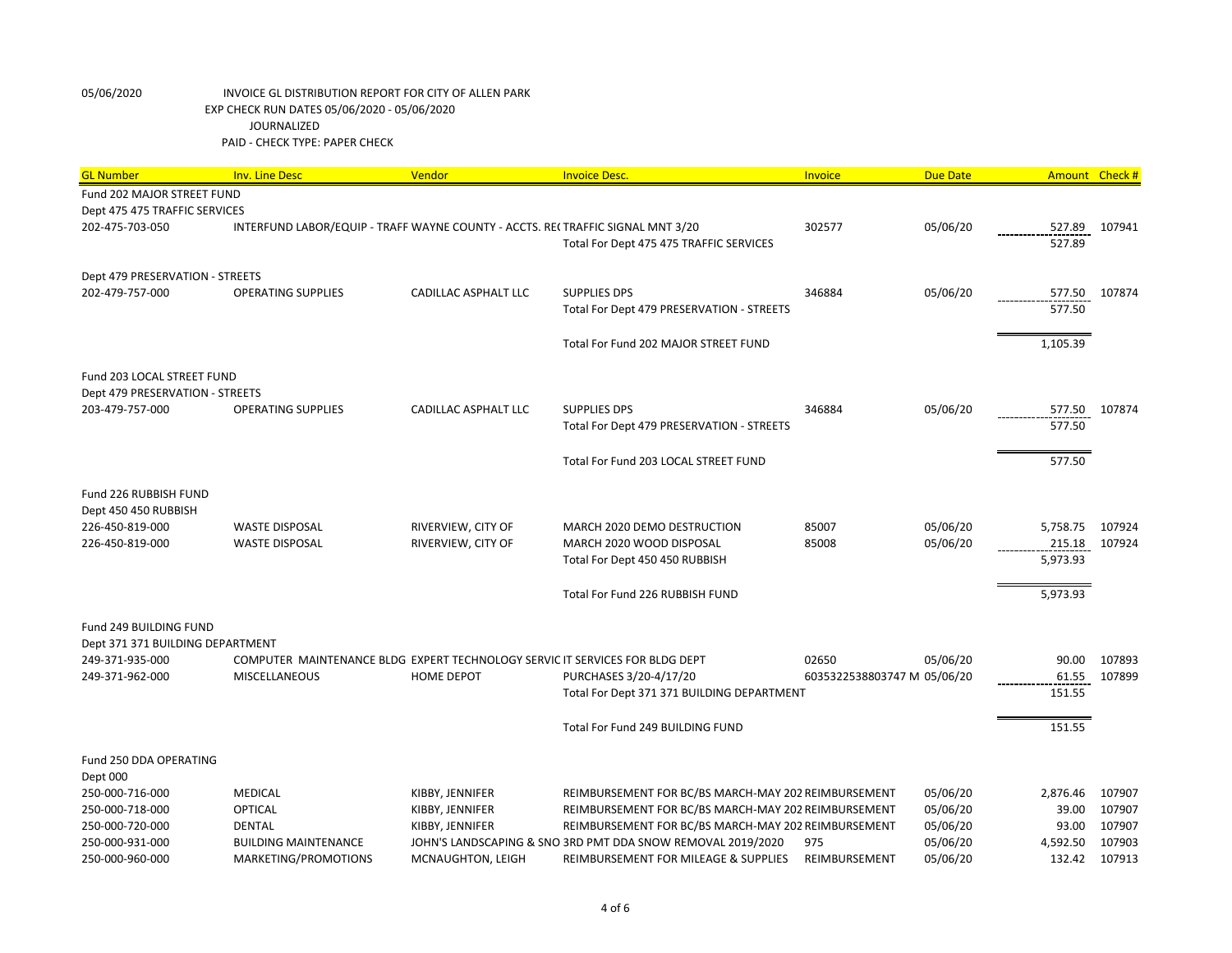| <b>GL Number</b>       | <b>Inv. Line Desc</b>                                                                | Vendor                     | <b>Invoice Desc.</b>                                                             | Invoice           | <b>Due Date</b> |            | Amount Check # |
|------------------------|--------------------------------------------------------------------------------------|----------------------------|----------------------------------------------------------------------------------|-------------------|-----------------|------------|----------------|
| 250-000-962-000        | <b>MISCELLANEOUS</b>                                                                 |                            | CITY OF AP ADOPT A FLOWER 2020 ADOPT A BED PROGRAM                               | <b>PROG 2020</b>  | 05/06/20        | 300.00     | 107881         |
| 250-000-962-000        | MISCELLANEOUS                                                                        |                            | DOWNRIVER PEST CONTROL APRIL 2020 DDA PEST CONTROL                               | <b>APRIL 2020</b> | 05/06/20        | 540.00     | 107890         |
|                        |                                                                                      |                            | Total For Dept 000                                                               |                   |                 | 8,573.38   |                |
|                        |                                                                                      |                            |                                                                                  |                   |                 |            |                |
|                        |                                                                                      |                            | Total For Fund 250 DDA OPERATING                                                 |                   |                 | 8,573.38   |                |
| Fund 592 WATER & SEWER |                                                                                      |                            |                                                                                  |                   |                 |            |                |
| Dept 600 WATER         |                                                                                      |                            |                                                                                  |                   |                 |            |                |
| 592-600-873-000        | <b>MAIN MAINTENANCE</b>                                                              |                            | JOHN D. OSBORNE TRUCKING SAND DELIVERY WATER DEPT                                | 092754            | 05/06/20        | 572.11     | 107904         |
| 592-600-926-050        | PURCHASED WATER                                                                      |                            | GREAT LAKES WATER AUTHO MARCH 2020 WHOLESALE WATER USAGE                         | MARWHOLESALE      | 05/06/20        | 188,900.73 | 107887         |
| 592-600-978-004        | <b>CROSS CONNECTION PROGRAM</b>                                                      | HYDRO DESIGNS, INC.        | APRIL 2020 COMMERCIAL INSPECTIONS                                                | 0057173-IN        | 05/06/20        | 1,500.00   | 107900         |
| 592-600-978-004        | CROSS CONNECTION PROGRAM                                                             | HYDRO DESIGNS, INC.        | APRIL 2020 RESIDENTIAL PROP INSPECTIONS                                          | 0056955-IN        | 05/06/20        | 4,934.00   | 107900         |
|                        |                                                                                      |                            | <b>Total For Dept 600 WATER</b>                                                  |                   |                 | 195,906.84 |                |
| Dept 601 601 SEWER     |                                                                                      |                            |                                                                                  |                   |                 |            |                |
| 592-601-712-000        | <b>UNIFORMS WATER</b>                                                                | CINTAS CORP. #0721         | MARCH 2020 WATER UNIFORM SERVICES                                                | 4046374589        | 05/06/20        | 55.95      | 107879         |
| 592-601-712-000        | <b>UNIFORMS WATER</b>                                                                | CINTAS CORP. #0721         | MARCH 2020 WATER UNIFORM SERVICES                                                | 4045735835        | 05/06/20        | 55.95      | 107879         |
| 592-601-712-000        | <b>UNIFORMS WATER</b>                                                                | CINTAS CORP. #0721         | MARCH 2020 WATER UNIFORM SERVICES                                                | 4045091860        | 05/06/20        | 55.95      | 107879         |
| 592-601-712-000        | <b>UNIFORMS WATER</b>                                                                | CINTAS CORP. #0721         | MARCH 2020 WATER UNIFORM SERVICE                                                 | 4044435130        | 05/06/20        | 55.95      | 107879         |
| 592-601-712-000        | CLOTHING, CLEANING & TECH SKILI KENDELL, ZACHERY                                     |                            | REIMBURSEMENT FOR STEEL TOE SAFETY BOOTREIMBURSEMENT                             |                   | 05/06/20        | 100.14     | 107906         |
| 592-601-745-300        | STORM/CB MAINTENANCE                                                                 | DIX BLOCK & SUPPLY CO.     | <b>SUPPLIES</b>                                                                  | 138901            | 05/06/20        | 205.40     | 107888         |
| 592-601-757-000        | <b>OPERATING SUPPLIES</b>                                                            | <b>SMART BILL</b>          | MAY 2020 WATER BILLS & SUPPLIES                                                  | 42512-S           | 05/06/20        | 1,899.29   | 107932         |
| 592-601-802-100        | BS&A - COMPUTER SOFTWARE M/ BS&A SOFTWARE                                            |                            | HUMAN RESOURCES NET PROGRAM                                                      | 129743            | 05/06/20        | 9,000.00   | 107872         |
| 592-601-822-000        | <b>COMPUTER SERVICE MAINT</b>                                                        | SEE CLICK FIX              | ANNUAL LICENSE 6/1/20-6/9/21                                                     | 2019-2608         | 05/06/20        | 9,733.50   | 107929         |
| 592-601-927-060        | SEWAGE DISPOSAL- WAYNE COUN DUWA                                                     |                            | MARCH 2020 SEWAGE CHARGES                                                        | MARSEWAGE         | 05/06/20        | 61,891.74  | 107892         |
| 592-601-930-000        | SEWER MAINTENANCE                                                                    | <b>KENNEDY INDUSTRIES</b>  | SANITARY FIELD SERVICE QUANT AVE                                                 | 617365            | 05/06/20        | 727.50     | 107905         |
| 592-601-939-100        | <b>VEHICLE MAINTENANCE 4531</b>                                                      |                            | GREAT LAKES ACE HARDWAR APRIL 2020 SUPPLIES PURCHASES                            | <b>APRIL 2020</b> | 05/06/20        | 5.68       | 107861         |
| 592-601-940-500        | FAIRLANE/INDEPNCE MKT STATIOI SECURITY CENTRAL PROTECTI BURG FIRE BACKUP 5/1-5/31/20 |                            |                                                                                  | 5842716           | 05/06/20        | 39.95      | 107928         |
| 592-601-940-500        | FAIRLANE/INDEPNCE MKT STATIOI SECURITY CENTRAL PROTECTI BURG FIRE BACKUP 4/1-4/30/20 |                            |                                                                                  | 5775689           | 05/06/20        | 39.95      | 107928         |
| 592-601-951-000        | <b>ENGINEERING CONSULTANTS</b>                                                       | <b>C.E. RAINES COMPANY</b> | JOB AP-01 GENERAL PROJECTS                                                       | 16816             | 05/06/20        | 1,616.00   | 107877         |
|                        |                                                                                      |                            | Total For Dept 601 601 SEWER                                                     |                   |                 | 85,482.95  |                |
| Dept 603 603 BASIN     |                                                                                      |                            |                                                                                  |                   |                 |            |                |
| 592-603-757-000        | <b>OPERATING SUPPLIES 4522</b>                                                       |                            | <b>GREAT LAKES ACE HARDWAR APRIL 2020 SUPPLIES PURCHASES</b>                     | <b>APRIL 2020</b> | 05/06/20        | 32.27      | 107861         |
| 592-603-931-000        | <b>BUILDING MAINTENANCE</b>                                                          |                            | WADE-TRIM/ASSOCIATES, IN AP AS NEEDED ELEC AND I&C 2/1-3/27/20                   | 2017776           | 05/06/20        | 8,021.24   | 107940         |
| 592-603-931-000        | <b>BUILDING MAINTENANCE</b>                                                          |                            | WOLVERINE WATER WORKS QUANDT LIFT STATION REPLACED FLOAT & SET 10384             |                   | 05/06/20        | 1,446.00   | 107945         |
| 592-603-934-000        |                                                                                      |                            | EQUIPMENT MAINTENANCE 4513 GREAT LAKES ACE HARDWAR APRIL 2020 SUPPLIES PURCHASES | <b>APRIL 2020</b> | 05/06/20        | 29.23      | 107861         |
| 592-603-962-000        | <b>COMPUTER BASIN</b>                                                                | CDW GOVERNMENT, LLC        | IT EQUIPMENT BASIN                                                               | XNP1262           | 05/06/20        | 13.46      | 107876         |
|                        |                                                                                      |                            | Total For Dept 603 603 BASIN                                                     |                   |                 | 9,542.20   |                |
|                        |                                                                                      |                            |                                                                                  |                   |                 |            |                |
|                        |                                                                                      |                            | Total For Fund 592 WATER & SEWER                                                 |                   |                 | 290,931.99 |                |